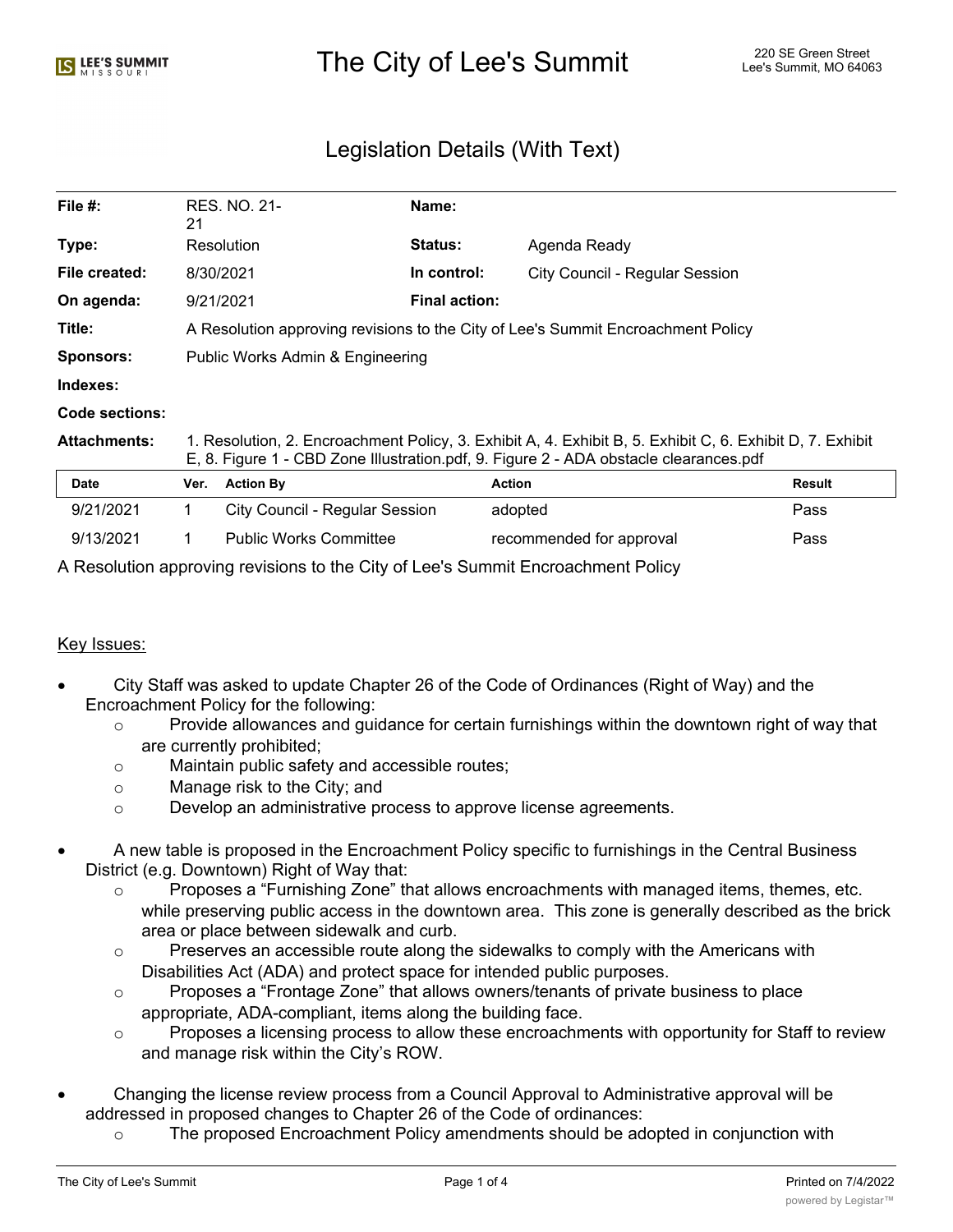# Chapter 26 Revisions.

o Proposed Chapter 26 Revisions should be on the same agenda and timeline as this Policy.

## Proposed Committee Motion:

I move to recommend to City Council approval of a Resolution approving revisions to the City of Lee's Summit Encroachment Policy.

### Background:

The encroachment policy was adopted to protect the City and provide consistent rules to allow use of Cityowned easements and right of way. Unauthorized encroachments into City controlled property, rights-of-ways and easements had become a significant issue as the City rapidly grew from the 1980s to present. Encroachments can create safety hazards, increase the City's liability exposure, create maintenance issues, degrade aesthetics, or obstruct accessible routes. Because of those concerns, City Council adopted an Encroachment Policy in 2006 to manage safety and liability concerns, protect the use of public property, but still allow the shared use of City-controlled rights-of-ways and easements where reasonably appropriate, lawful, and in a fair and consistent manner.

The policy established non-allowed uses, conditional use and allowed use categories. The different types of uses are classified based on risk to the City and the need for the City to manage and maintain infrastructure and intended public purpose.

However, the City's current policy makes no special provisions for activities in the right of way within the Central Business District (e.g. Downtown Area), such as outdoor dining, displaying decorations, awnings, etc. These encroachments are non-allowed and prohibited under the current ordinances and policy of the City. The City's emergency declaration authorized outdoor dining in the Central Business District (CBD) in response to the COVID pandemic occupancy and activity restrictions. Many businesses in the Downtown area began placing non-allowed encroachments in the right-of-way in part to increase COVID related accommodations. These unlawful encroachments have increased in locations and frequency with businesses expressing a desire to continue placing objects in the Downtown right-of-way; extending the business into these public spaces including the building frontage, along and within adjacent sidewalk, and area between the sidewalk and street for various reasons. In certain locations, the encroachments present great risk to the City and public, safety hazards or obstruct access and public use of the right-of-way and its public furnishings. However, in certain other locations these encroachments do not present obvious conflicts.

In an effort to accommodate outside amenities within public right of way, updates to the encroachment policy have been proposed to allow tenants or property owners to place items in the right of way as long as (a) a continuous, un-obstructed, accessible route is maintained in compliance with the Americans with Disabilities Act (ADA), (b) items placed in the right of way are compatible with the ADA, (c) those placing items in public right of way are willing to accept the appropriate levels of risk and liability and insurance for placing those items in the right of way, and (d) the public use of right-of-way is preserved for its intended purpose.

The policy proposes establishing zones along the sidewalks for various uses. A generic illustration is attached as Figure 1 of this packet. The first defined CBD zone is the Roadway, which includes streets and alleys. A Parking zone is defined. The "Furnishing Zone" is described as the area between the roadway curb and the "Throughway Zone." In most areas, this will be the paver bands with the pedestrian lighting, street trees, open signs, benches, and planters managed through the Downtown Lee's Summit Main Street organization (DLSMS). The Furnishing Zone is also the location for official signs (e.g. parking signs, stop signs, etc.) placed by the City. The Furnishing Zone is intended to provide an area where items of official public infrastructure (e.g. signs, lighting) and other items of general public use can be managed by the City (or its assigns) for design, theme, and content to provide a consistent aesthetic appearance and function in the downtown area, and preserve easy access for people opening car doors or walking across the curb line. The Furnishing Zone is not a place of private business or extension of adjacent business operations.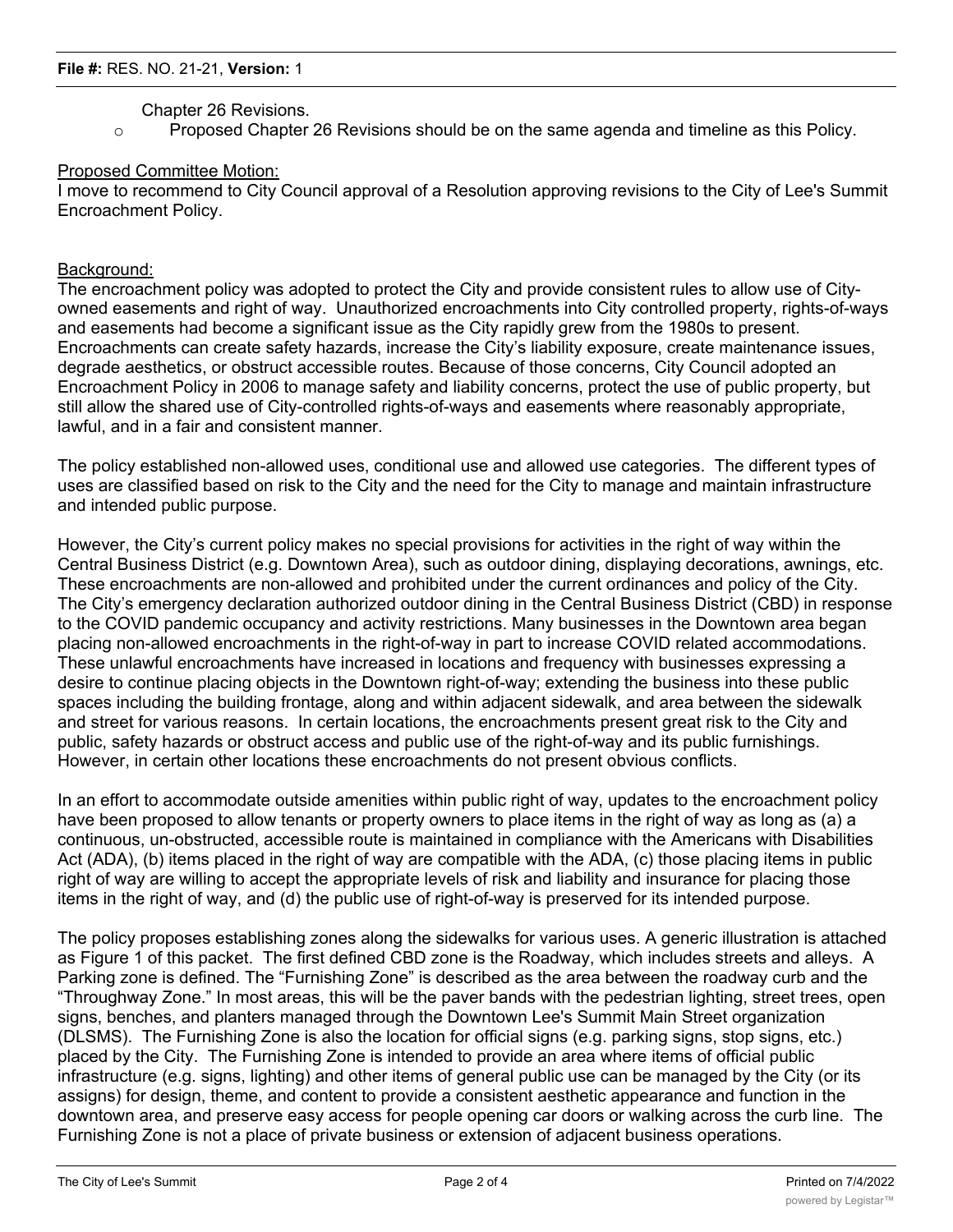From the City's perspective, the "Throughway Zone" is the most important area to preserve because it creates the greatest liability exposure and has the most strict regulation under ADA. This is generally the accessible route along the sidewalk. To be ADA compliant the sidewalk bust be clear of all hazard such as tables, fixed objects, columns, awnings, signs, etc. In most cases, the throughway zone will be defined as the area from the edge of the paver band with a minimum four-foot width towards the building.

The "Frontage Zone" will be a minimum area remaining between the Throughway Zone and the right of way (ROW) line. Within the CBD, the face of the building is usually the ROW line. Some buildings may have no room for a frontage zone, some may have two feet, others may have six feet, depending width of the ROW. The Frontage Zone will allow owners/tenants to place certain objects, but not all, in the ROW if they do not encroach or obstruct the Throughway Zone, and those objects are ADA compatible with the Throughway Zone. The Encroachment Policy Table defines which objects/items are allowed, non-allowed, conditionally allowed, etc. within each zone.

ADA compliance is most easily described on the U.S. Access Board, Guide to ADA Accessibility Standards website, under Chapter 3, Protruding Objects ( <https://www.access-board.gov/ada/guides/chapter-3-protruding-objects/> ). The width and cross slope of the Throughway Zone is generally governed by the ability for a wheelchair to safely travel along the route. Possible obstructions caused by objects in the Furnishing or Frontage Zones are generally governed by an ability for the visually impaired to detect using caning while traveling along the route. This illustrated in Figure 2.

The City manages encroachments based on the type of encroachment and location of encroachment. Items will be classified as "Allowed", "Conditional Use", and "Non-allowed." Owners/tenant may request waivers for "Non-allowed" items in accordance with the Encroachment Policy.

Items classified as "non-allowed" must receive City approval in the form of a license agreement. These are considered major encroachments that could create a public hazard, traffic safety issues, or inhibit City access to public infrastructure or prevent public use of the easement/infrastucture as intended. The license agreement requires the owner of the encroachment to provide liability insurance that protects and indemnifies the City. The City also reserves rights to remove encroachments as needed and bears no cost for associated maintenance, removal, installation, etc. The license agreement requires installation and maintenance by the requesting party of the encroachment.

Conditional uses are objects placed in right of way or easement that are common, may be necessary, and may be unseen. Examples could be trees, newspaper boxes, fences or an irrigation system. Conditional use items require a waiver and release to hold the City harmless for any damages to the approved item(s) encroaching in the easement or right of way. The hold harmless agreement also relieves the City of any costs or responsibility related to restoring objects placed on City easements.

Allowed uses are usually minor encroachments that do not present a risk or hazard to the public, or are necessary items. Allowed uses commonly include driveways, mailboxes or certain types of low growth landscaping. If these items conflict with traffic safety, ADA compliance or maintenance activities, the City has the right to remove or modify these items without any liability to restore to original condition.

The proposed revisions to the encroachment policy provide an updated Release and Waiver, revises the standard liability insurance for a license agreement, and establishes a low-risk license agreement (mainly for private, owner-occupied homes). Notes clarifying other permit requirements and other conditions were updated.